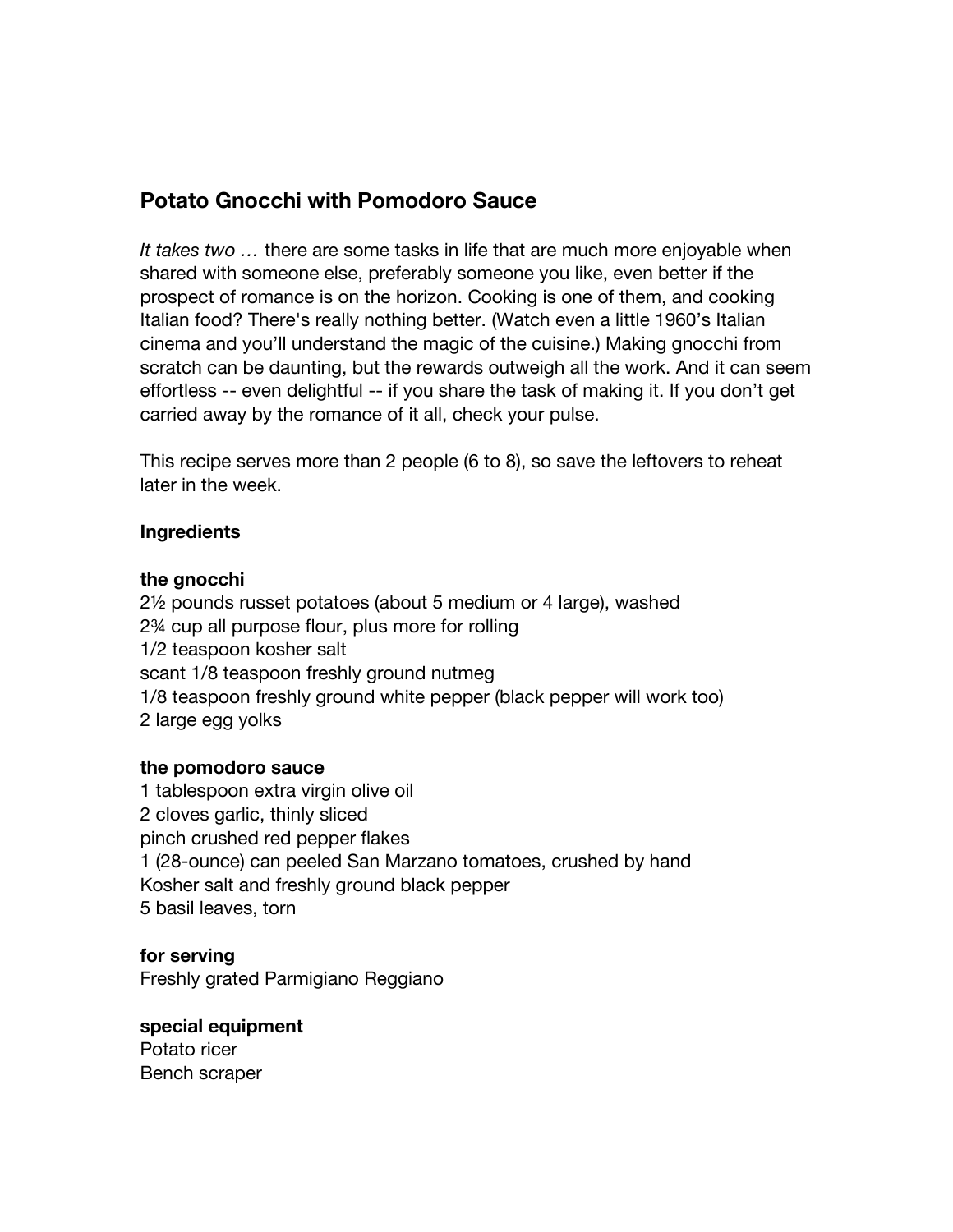## **Directions**

Preheat the oven to 400 degrees. Pierce each potato all over with a knife and wrap individually in aluminum foil. Place on a baking sheet and bake until tender when pierced with a knife (about 1 hour, but could be a bit longer depending on the size of your potatoes). Remove from the oven and let cool.

#### *for the sauce*

Heat the oil in a medium, heavy-bottomed pot over medium heat. Add the garlic and red pepper flakes. Cook for 30 seconds until fragrant. Stir in the tomatoes and simmer for 30 minutes, stirring occasionally. Season with salt and pepper to taste. Keep warm while you make gnocchi. Stir in the basil just before serving with gnocchi.

### *for the gnocchi*

Line a baking sheet with parchment paper and sprinkle with a dusting of flour. When potatoes are cool enough to handle, peel and press the potatoes through the ricer into a mound on a large, clean board or counter. Whisk together the flour with the salt, nutmeg and pepper. Sprinkle the flour over the mound of potatoes and make a well in the center. Add the yolks to the well and, using a fork, slowly incorporate the flour and potato into the eggs. When the dough is a shaggy mass, bring it to together with your hands and gently knead until the dough is uniform, slightly wet, but not sticking to board. (This should take about 2 minutes. For tender gnocchi, avoid over-kneading.) Bring dough together in a rectangular mound. Using a bench scraper, divide the dough into 8 equal pieces. Lightly flour your work surface and, using a light touch, roll one piece into a long rope about a half-inch in diameter. Cut the rope into 1-inch-long pieces with the bench scraper. You can leave your gnocchi as is, or roll it off a fork to form ridges (See Cook's Note). Keep them in a single layer on the prepared baking sheet while you repeat with the rest of the dough, sprinkling more flour as needed to keep gnocchi from sticking together (See Cook's Note).

Bring a large pot of water to a boil and salt the water generously. Working in batches if necessary, add the gnocchi carefully to the boiling water, stirring once. When the gnocchi bob to the surface, cook for an additional 2 minutes. Strain and serve hot, topped with pomodoro sauce and grated Parmigiano cheese.

Refrigerate any leftovers. They can be reheated easily in a saute pan the next day.

### **Cook's Notes**